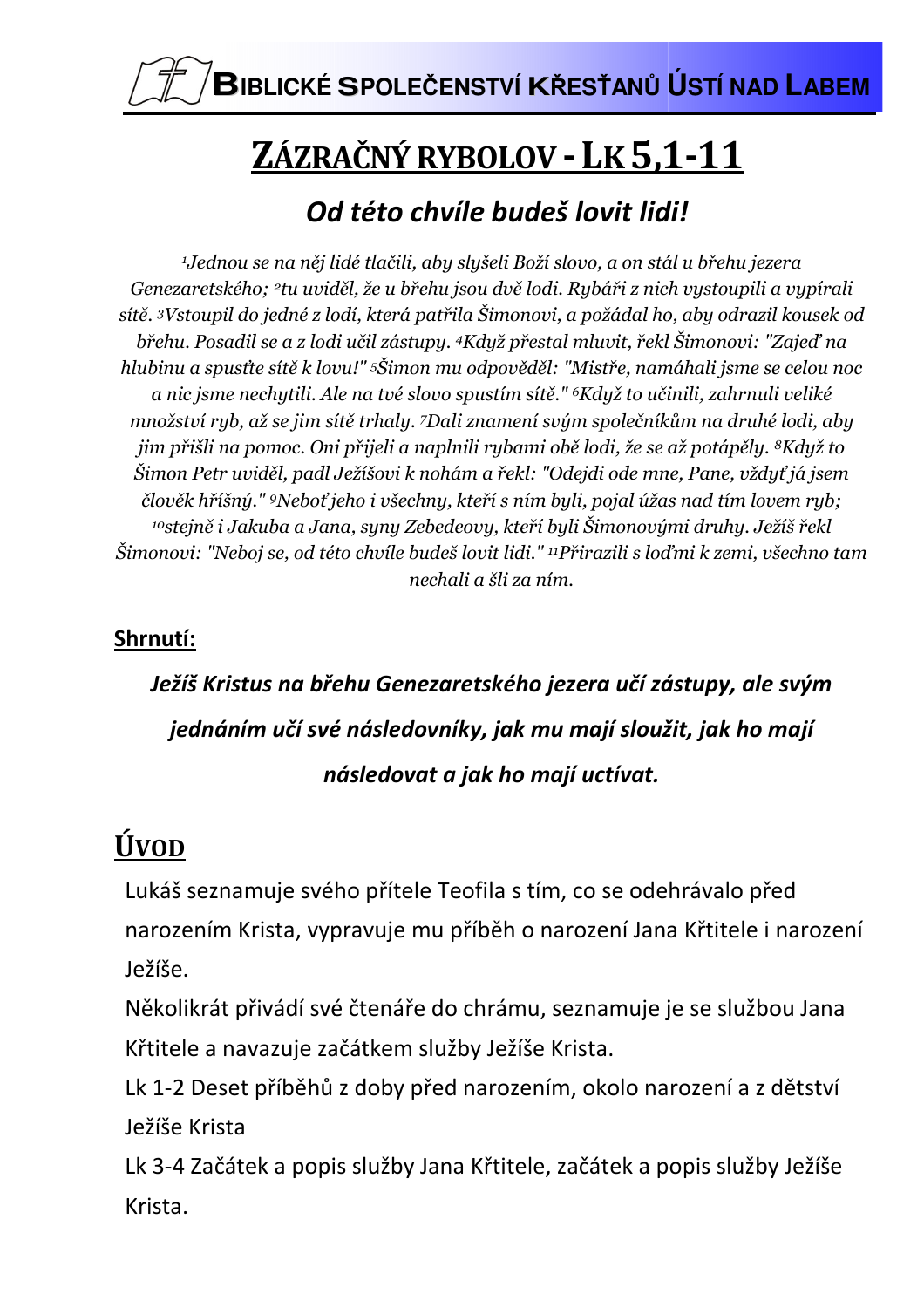### Biblické odkazy:

*■ Lk 3,22; J 1,35-42; Lk 4,43-44* 

#### $1<sub>1</sub>$ JEŽÍŠ UČÍ, JAK MU SLOUŽIT (V. 1-3)

Ježíš využívá každou příležitost k tomu, aby učil své následovníky, jak mu mají sloužit. A nejenom jemu, ale také druhým věřícím. Ježíš se nestyděl a ani se neschovával za nějakou falešnou skromnost, která je ve skutečnosti pýchou a požádal Šimona o službu. Jsi připravený a ochotný sloužit Pánu i druhým? Jsi připravený a ochotný požádat druhé o službu?

Biblické odkazy:

œ

#### $2<sub>-</sub>$ <u>Ježíš učí, jak ho následovat (v. 4-7)</u>

Zajeď na hlubinu a rozhoď sítě.

Ježíš chce, abychom ho následovali bez ohledu na naší zkušenosti, bez ohledu na naše schopnosti nebo dovednosti. Je to Boží Slovo, které máme poslechnout.

Z toho, jak Ježíš jedná, můžeme vidět, že je:

- 1. Stvořitel moře a všeho, co je v něm
- 2. Vševědoucí
- 3. Všemohoucí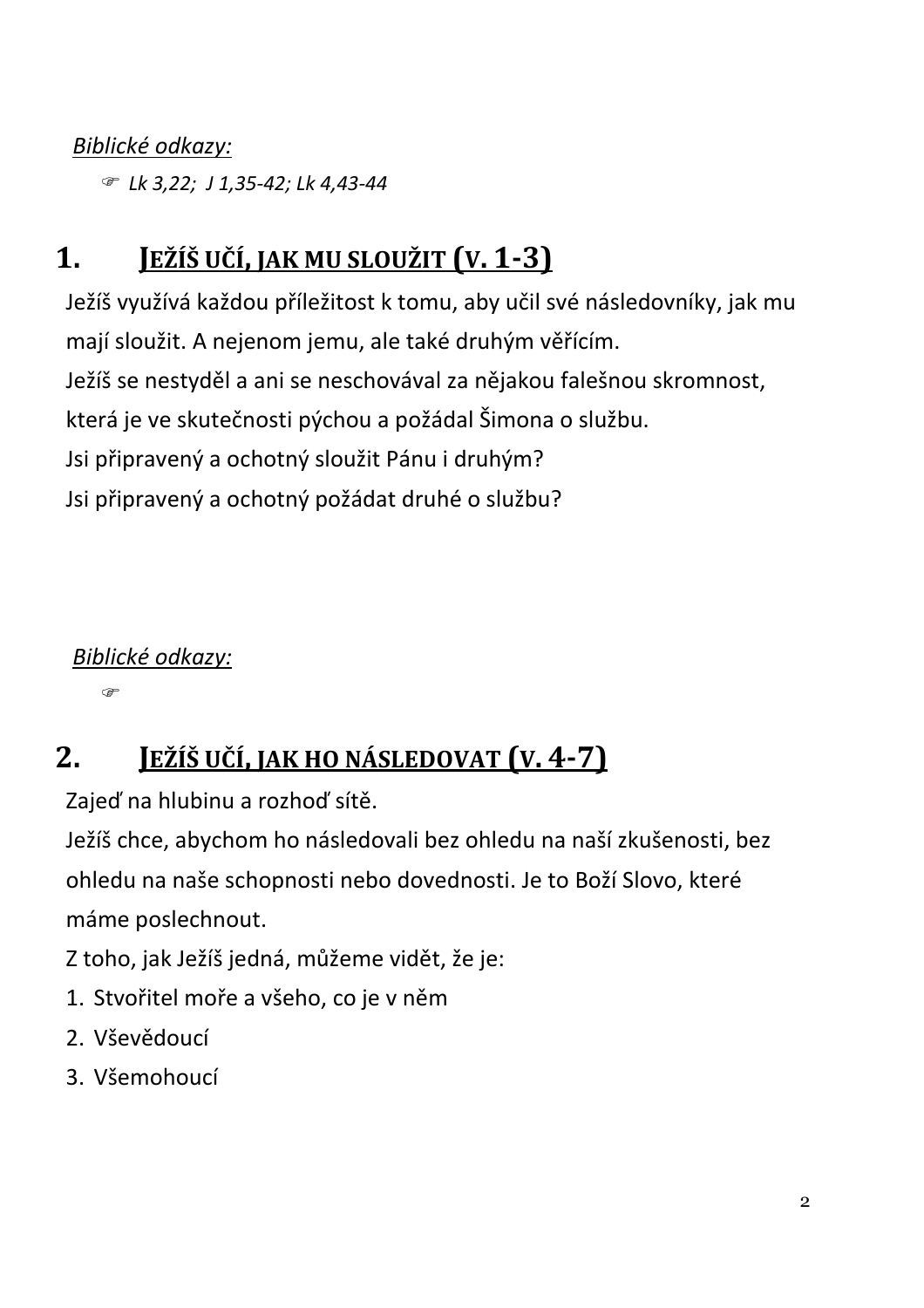Biblické odkazy:

- $F$  Ef 3, 17-19; Ef 6, 5-7;
- ☞ Stvořitel: Ko 1,15-17; J 1,1-3; Gn 1,20-21; Ex 20,11; Neh 9,6; Ž 95,5; Ž 104,24-26; Ž 146,6; Sk 4,24; Sk 14,15; Zj 10,6; Zj 14,7

#### JEŽÍŠ UČÍ, JAK HO UCTÍVAT (V. 8-10) 3.

Pána můžeme uctívat jedině tehdy, když ho poznáme jako Pána a Stvořitele.

Potom ho musíme uctívat a to:

- 1. V pokoře a v bázni, jako Šimon
- 2. v Duchu a v pravdě, protože pouze takové uctívání Bůh přijímá.

Opravdové uctívání přivádí lidi ke službě a ke sdílení evangelia s druhými lidmi.

Biblické odkazy:

 $F J 4, 24$ 

## **ZÁVĚR (V. 11)**

Opustili všechno a šli za Ježíšem!